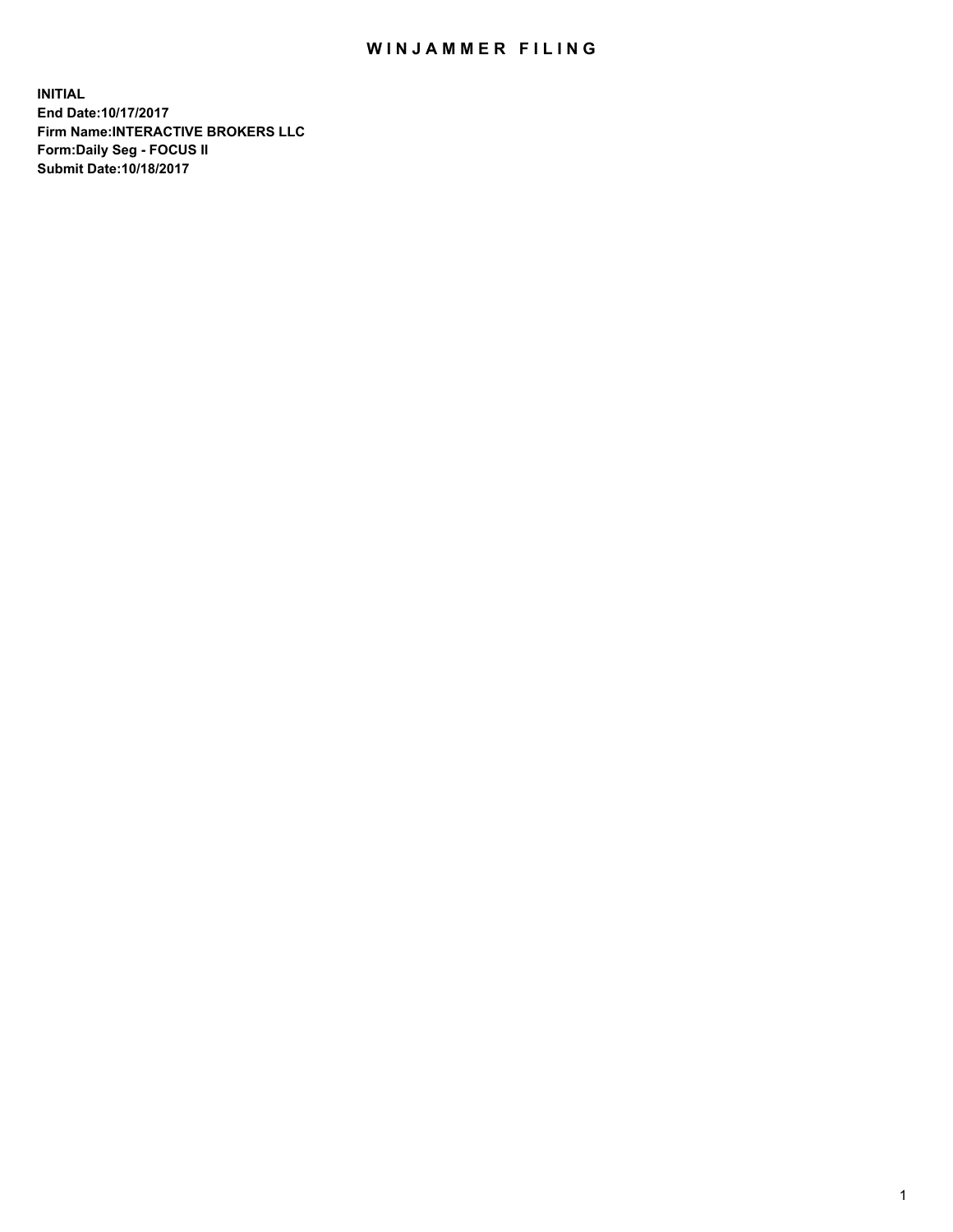## **INITIAL End Date:10/17/2017 Firm Name:INTERACTIVE BROKERS LLC Form:Daily Seg - FOCUS II Submit Date:10/18/2017 Daily Segregation - Cover Page**

| Name of Company<br><b>Contact Name</b><br><b>Contact Phone Number</b><br><b>Contact Email Address</b>                                                                                                                                                                                                                          | <b>INTERACTIVE BROKERS LLC</b><br><b>James Menicucci</b><br>203-618-8085<br>jmenicucci@interactivebrokers.c<br>om |
|--------------------------------------------------------------------------------------------------------------------------------------------------------------------------------------------------------------------------------------------------------------------------------------------------------------------------------|-------------------------------------------------------------------------------------------------------------------|
| FCM's Customer Segregated Funds Residual Interest Target (choose one):<br>a. Minimum dollar amount: ; or<br>b. Minimum percentage of customer segregated funds required:%; or<br>c. Dollar amount range between: and; or<br>d. Percentage range of customer segregated funds required between:% and%.                          | $\overline{\mathbf{0}}$<br>0<br>155,000,000 245,000,000<br>0 <sub>0</sub>                                         |
| FCM's Customer Secured Amount Funds Residual Interest Target (choose one):<br>a. Minimum dollar amount: ; or<br>b. Minimum percentage of customer secured funds required:%; or<br>c. Dollar amount range between: and; or<br>d. Percentage range of customer secured funds required between: % and %.                          | $\overline{\mathbf{0}}$<br>0<br>80,000,000 120,000,000<br>0 <sub>0</sub>                                          |
| FCM's Cleared Swaps Customer Collateral Residual Interest Target (choose one):<br>a. Minimum dollar amount: ; or<br>b. Minimum percentage of cleared swaps customer collateral required:% ; or<br>c. Dollar amount range between: and; or<br>d. Percentage range of cleared swaps customer collateral required between:% and%. | $\overline{\mathbf{0}}$<br>$\overline{\mathbf{0}}$<br>0 <sub>0</sub><br><u>00</u>                                 |

Attach supporting documents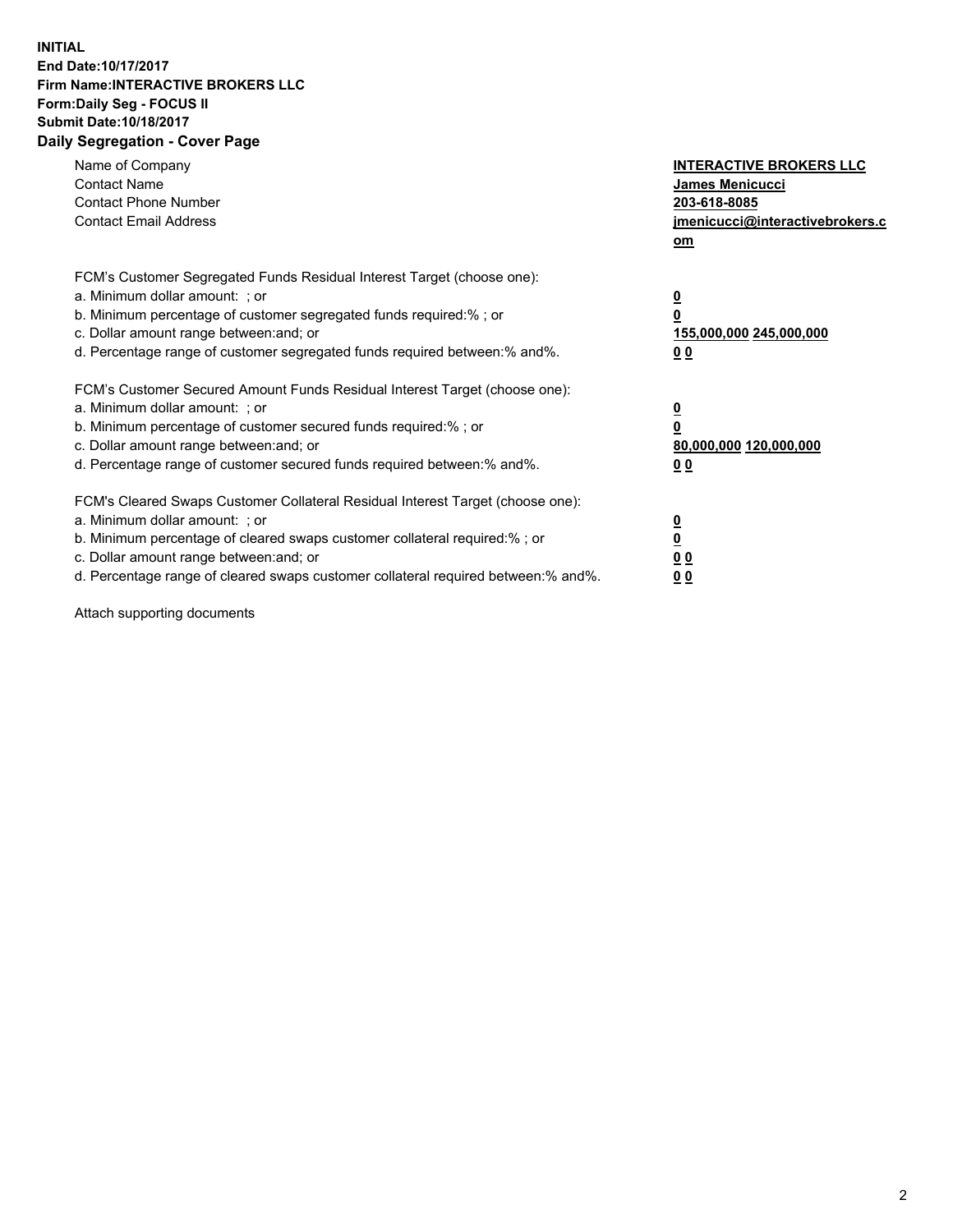## **INITIAL End Date:10/17/2017 Firm Name:INTERACTIVE BROKERS LLC Form:Daily Seg - FOCUS II Submit Date:10/18/2017 Daily Segregation - Secured Amounts**

|     | Daily Segregation - Secured Amounts                                                                        |                                  |
|-----|------------------------------------------------------------------------------------------------------------|----------------------------------|
|     | Foreign Futures and Foreign Options Secured Amounts                                                        |                                  |
|     | Amount required to be set aside pursuant to law, rule or regulation of a foreign                           | $0$ [7305]                       |
|     | government or a rule of a self-regulatory organization authorized thereunder                               |                                  |
| 1.  | Net ledger balance - Foreign Futures and Foreign Option Trading - All Customers                            |                                  |
|     | A. Cash                                                                                                    | 407,496,216 [7315]               |
|     | B. Securities (at market)                                                                                  | $0$ [7317]                       |
| 2.  | Net unrealized profit (loss) in open futures contracts traded on a foreign board of trade                  | 10,754,179 [7325]                |
| 3.  | Exchange traded options                                                                                    |                                  |
|     | a. Market value of open option contracts purchased on a foreign board of trade                             | 20,653 [7335]                    |
|     | b. Market value of open contracts granted (sold) on a foreign board of trade                               | $-20,647$ [7337]                 |
| 4.  | Net equity (deficit) (add lines 1. 2. and 3.)                                                              | 418,250,401 [7345]               |
| 5.  | Account liquidating to a deficit and account with a debit balances - gross amount                          | 2,741 [7351]                     |
|     | Less: amount offset by customer owned securities                                                           | 0 [7352] 2,741 [7354]            |
| 6.  | Amount required to be set aside as the secured amount - Net Liquidating Equity                             | 418,253,142 [7355]               |
|     | Method (add lines 4 and 5)                                                                                 |                                  |
| 7.  | Greater of amount required to be set aside pursuant to foreign jurisdiction (above) or line                | 418,253,142 [7360]               |
|     | 6.                                                                                                         |                                  |
|     | FUNDS DEPOSITED IN SEPARATE REGULATION 30.7 ACCOUNTS                                                       |                                  |
| 1.  | Cash in banks                                                                                              |                                  |
|     | A. Banks located in the United States                                                                      | 117,138,224 [7500]               |
|     | B. Other banks qualified under Regulation 30.7                                                             | 0 [7520] 117,138,224 [7530]      |
| 2.  | <b>Securities</b>                                                                                          |                                  |
|     | A. In safekeeping with banks located in the United States                                                  | 343,638,050 [7540]               |
|     | B. In safekeeping with other banks qualified under Regulation 30.7                                         | 0 [7560] 343,638,050 [7570]      |
| 3.  | Equities with registered futures commission merchants                                                      |                                  |
|     | A. Cash                                                                                                    | $0$ [7580]                       |
|     | <b>B.</b> Securities                                                                                       | $0$ [7590]                       |
|     | C. Unrealized gain (loss) on open futures contracts                                                        | $0$ [7600]                       |
|     | D. Value of long option contracts                                                                          | $0$ [7610]                       |
|     | E. Value of short option contracts                                                                         | 0 [7615] 0 [7620]                |
| 4.  | Amounts held by clearing organizations of foreign boards of trade                                          |                                  |
|     | A. Cash                                                                                                    | $0$ [7640]                       |
|     | <b>B.</b> Securities                                                                                       | $0$ [7650]                       |
|     | C. Amount due to (from) clearing organization - daily variation                                            | $0$ [7660]                       |
|     | D. Value of long option contracts                                                                          | $0$ [7670]                       |
|     | E. Value of short option contracts                                                                         | 0 [7675] 0 [7680]                |
| 5.  | Amounts held by members of foreign boards of trade                                                         |                                  |
|     | A. Cash                                                                                                    | 77,639,104 [7700]                |
|     | <b>B.</b> Securities                                                                                       | $0$ [7710]                       |
|     | C. Unrealized gain (loss) on open futures contracts                                                        | 4,510,703 [7720]                 |
|     | D. Value of long option contracts                                                                          | 20,653 [7730]                    |
|     | E. Value of short option contracts                                                                         | -20,647 [7735] 82,149,813 [7740] |
| 6.  | Amounts with other depositories designated by a foreign board of trade                                     | 0 [7760]                         |
| 7.  | Segregated funds on hand                                                                                   | $0$ [7765]                       |
| 8.  | Total funds in separate section 30.7 accounts                                                              | 542,926,087 [7770]               |
| 9.  | Excess (deficiency) Set Aside for Secured Amount (subtract line 7 Secured Statement<br>Page 1 from Line 8) | 124,672,945 [7380]               |
| 10. | Management Target Amount for Excess funds in separate section 30.7 accounts                                | 80,000,000 [7780]                |
| 11. | Excess (deficiency) funds in separate 30.7 accounts over (under) Management Target                         | 44,672,945 [7785]                |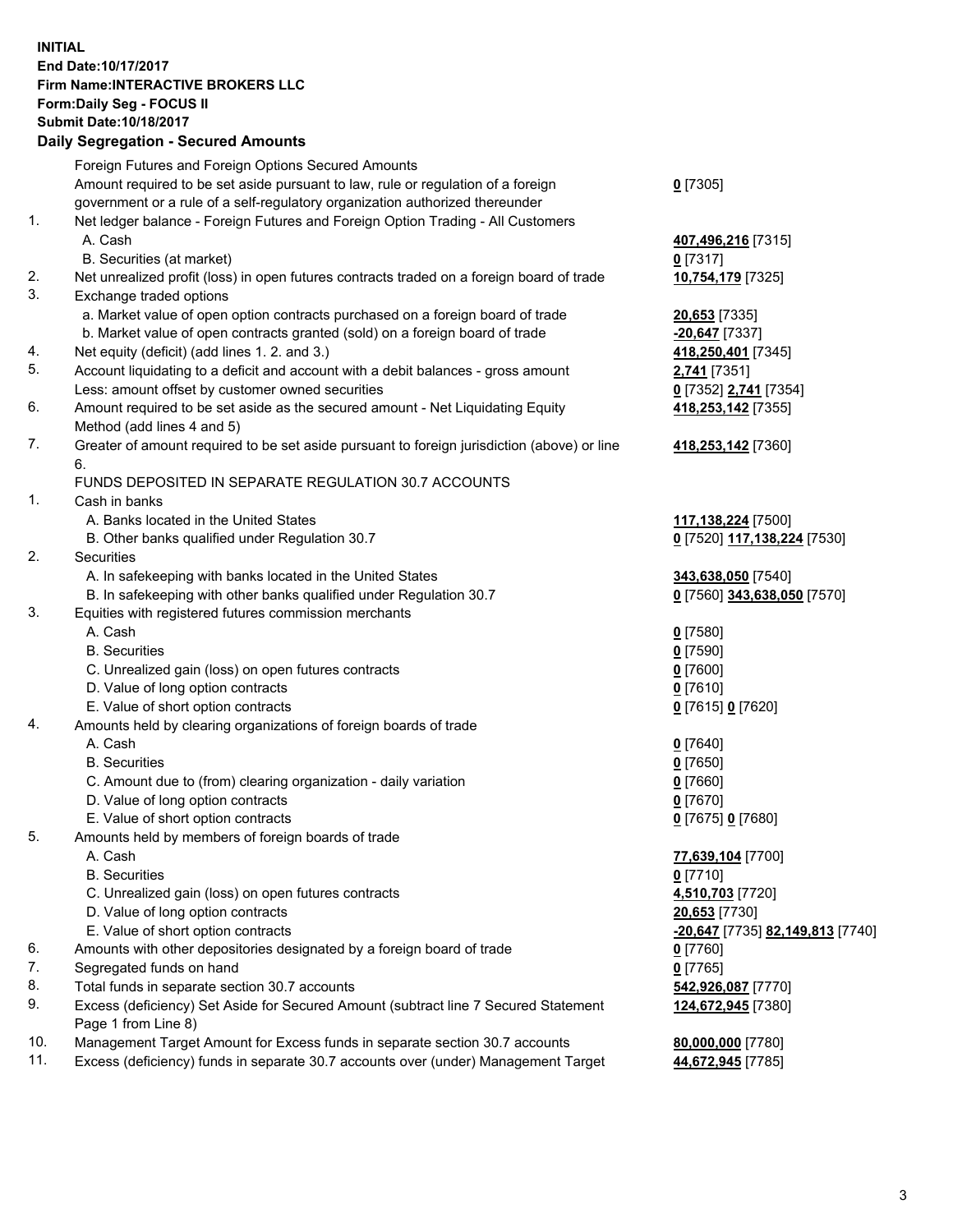**INITIAL End Date:10/17/2017 Firm Name:INTERACTIVE BROKERS LLC Form:Daily Seg - FOCUS II Submit Date:10/18/2017 Daily Segregation - Segregation Statement** SEGREGATION REQUIREMENTS(Section 4d(2) of the CEAct) 1. Net ledger balance A. Cash **4,626,589,759** [7010] B. Securities (at market) **0** [7020] 2. Net unrealized profit (loss) in open futures contracts traded on a contract market **-101,655,908** [7030] 3. Exchange traded options A. Add market value of open option contracts purchased on a contract market **108,661,875** [7032] B. Deduct market value of open option contracts granted (sold) on a contract market **-216,322,755** [7033] 4. Net equity (deficit) (add lines 1, 2 and 3) **4,417,272,971** [7040] 5. Accounts liquidating to a deficit and accounts with debit balances - gross amount **212,567** [7045] Less: amount offset by customer securities **0** [7047] **212,567** [7050] 6. Amount required to be segregated (add lines 4 and 5) **4,417,485,538** [7060] FUNDS IN SEGREGATED ACCOUNTS 7. Deposited in segregated funds bank accounts A. Cash **1,047,283,664** [7070] B. Securities representing investments of customers' funds (at market) **2,333,808,410** [7080] C. Securities held for particular customers or option customers in lieu of cash (at market) **0** [7090] 8. Margins on deposit with derivatives clearing organizations of contract markets A. Cash **17,906,938** [7100] B. Securities representing investments of customers' funds (at market) **1,334,081,952** [7110] C. Securities held for particular customers or option customers in lieu of cash (at market) **0** [7120] 9. Net settlement from (to) derivatives clearing organizations of contract markets **-6,801,900** [7130] 10. Exchange traded options A. Value of open long option contracts **108,626,449** [7132] B. Value of open short option contracts **-216,291,746** [7133] 11. Net equities with other FCMs A. Net liquidating equity **0** [7140] B. Securities representing investments of customers' funds (at market) **0** [7160] C. Securities held for particular customers or option customers in lieu of cash (at market) **0** [7170] 12. Segregated funds on hand **0** [7150] 13. Total amount in segregation (add lines 7 through 12) **4,618,613,767** [7180] 14. Excess (deficiency) funds in segregation (subtract line 6 from line 13) **201,128,229** [7190] 15. Management Target Amount for Excess funds in segregation **155,000,000** [7194] **46,128,229** [7198]

16. Excess (deficiency) funds in segregation over (under) Management Target Amount Excess